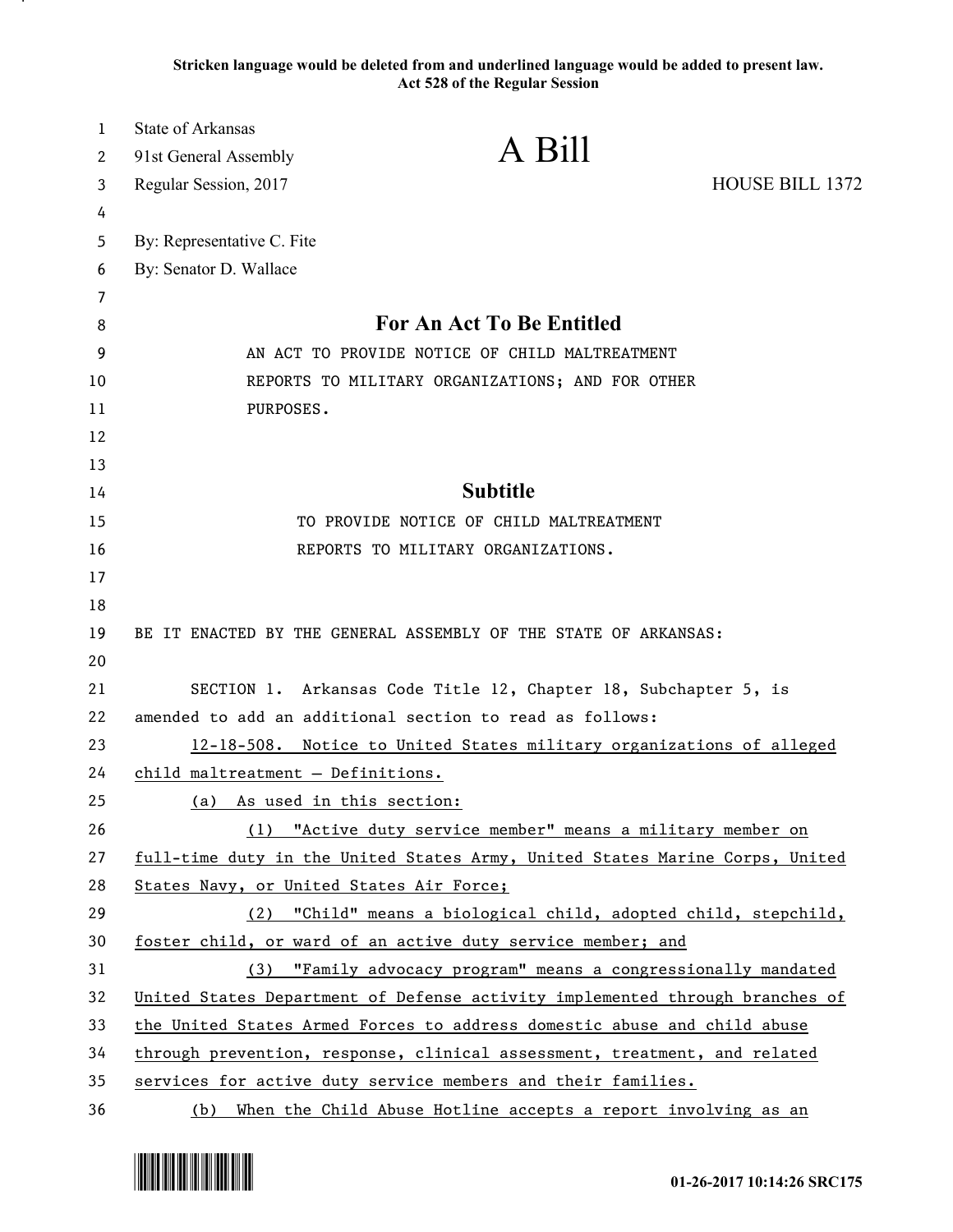alleged victim a child of an active duty service member, the Department of Human Services or the Department of Arkansas State Police shall immediately notify the applicable family advocacy program or other person or entity designated by the military authority for the military installation associated with the service member. (c) When the Child Abuse Hotline accepts a report involving as an alleged offender a person who is an active duty service member, the Department of Human Services or the Department of Arkansas State Police shall immediately notify the applicable family advocacy program or other person or entity designated by the military authority for the military installation associated with the service member. (d)(1) When the Child Abuse Hotline accepts a report alleging child maltreatment that occurred during an activity conducted or sanctioned by the United States Department of Defense or its subdivisions, or occurred at a 15 facility operated by the United States Department of Defense or its subdivisions, the Department of Human Services or the Department of Arkansas State Police shall immediately notify the applicable family advocacy program or other person or entity designated by the military authority for the military installation associated with the activity or facility. (2) Facilities covered under the notification requirement in subdivision (d)(1) of this section include without limitation all military installations and recruiting locations, as well as schools, daycares, and youth programs operated by the United States Department of Defense or its subdivisions, and schools, daycares, and youth programs that are allowed to operate on military installations, recruiting locations, or other military facilities. (e) The notice required under this section shall include notice of the Child Abuse Hotline's receipt of a report of suspected child maltreatment. (f) The Department of Human Services and the Department of Arkansas State Police may promulgate rules and enter into memoranda of understanding with the United States Department of Defense and its subdivisions to ensure that the notification required under this section is provided. SECTION 2. Arkansas Code § 12-18-620(e), concerning release of information on a pending investigation, is amended to add an additional subdivision to read as follows: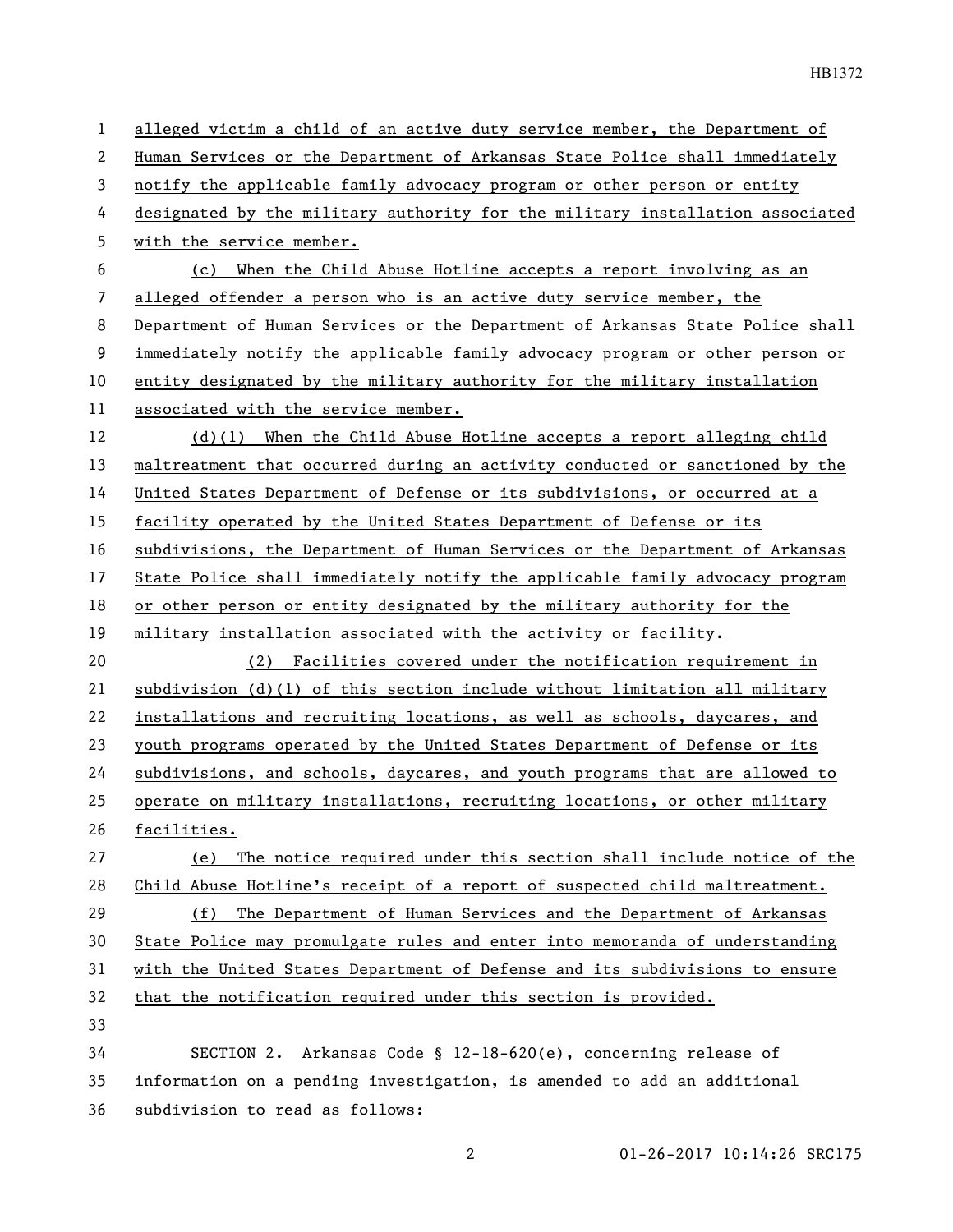(e) Information on a pending investigation, including protected health information, shall be released upon request to: (1) The department, excluding pending investigations on an employee or spouse of the Division of Children and Family Services of the Department of Human Services; (2) Law enforcement; (3) The prosecuting attorney; 8 (4) The responsible multidisciplinary team; (5) Attorney ad litem of the alleged victim or offender; (6) Court Appointed Special Advocates volunteer for the alleged victim or offender; (7) Any licensing or registering authority to the extent necessary to carry out its official responsibilities; (8) Any department division director or facility director receiving notice of a Child Abuse Hotline report pursuant to this chapter; (9) Any facility director receiving notice of a Child Abuse 17 Hotline report pursuant to this chapter; and (10) Any family advocacy program or other person designated by the military authority for the military installation receiving notice of a Child Abuse Hotline report under § 12-18-508; and 21 ( $\overline{40}(A)(11)(A)$  Acting in their official capacities, individual United States and Arkansas senators and representatives and their authorized staff members but only if they agree not to permit any redisclosure of the information. (B) However, disclosure shall not be made to any committee or legislative body. SECTION 3. Arkansas Code § 12-18-709, concerning confidentiality, is amended to add an additional subsection to read as follows: (g) The Department of Human Services and the Department of Arkansas 31 State Police shall notify any family advocacy program or other person or entity designated by the military authority for the military installation to which notice must be given of child maltreatment investigations under § 12- 18-508 of the investigation determination whether true or unsubstantiated. SECTION 4. Arkansas Code § 12-18-710(e), concerning release of

HB1372

01-26-2017 10:14:26 SRC175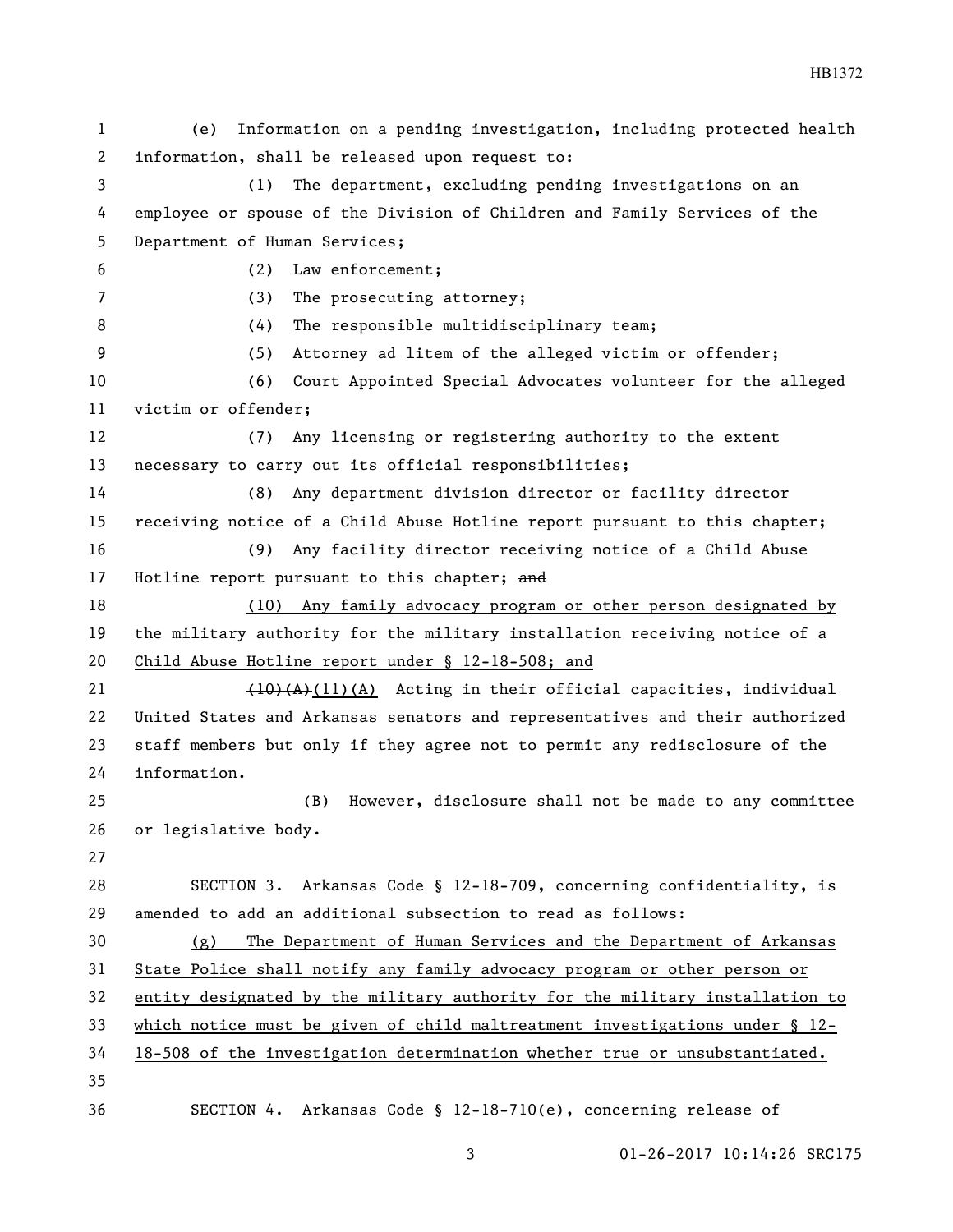information on a true investigative determination pending due process, is amended to add an additional subdivision to read as follows: (e) Information on a completed investigation, including protected health information, pending due process shall be released upon request to: (1) The alleged offender; (2) The department, excluding pending investigations on an employee or spouse of the Division of Children and Family Services of the Department of Human Services; (3) Law enforcement; 10 (4) The prosecuting attorney; (5) The responsible multidisciplinary team; (6) Attorney ad litem for the victim or offender; (7) Court Appointed Special Advocates volunteer for the victim or offender; (8) Any licensing or registering authority to the extent necessary to carry out its official responsibilities; (9) Any department division director or facility director receiving notice of a Child Abuse Hotline report under this chapter; (10) Any facility director receiving notice of a Child Abuse 20 Hotline report under this chapter; and (11) Any family advocacy program or other person designated by the military authority for the military installation receiving notice of a Child Abuse Hotline report under § 12-18-508; and  $\left(\frac{11}{A}\right)(12)(A)$  Acting in their official capacities, individual United States and Arkansas senators and representatives and their authorized staff members but only if they agree not to permit any redisclosure of the information. (B) However, disclosure shall not be made to any committee or legislative body. SECTION 5. Arkansas Code § 12-18-813(f), concerning notice of an investigative determination upon satisfaction of due process, is amended to add an additional subdivision to read as follows: (12) Any family advocacy program or other person designated by the military authority for the military installation receiving notice of a Child Abuse Hotline report under § 12-18-508.

HB1372